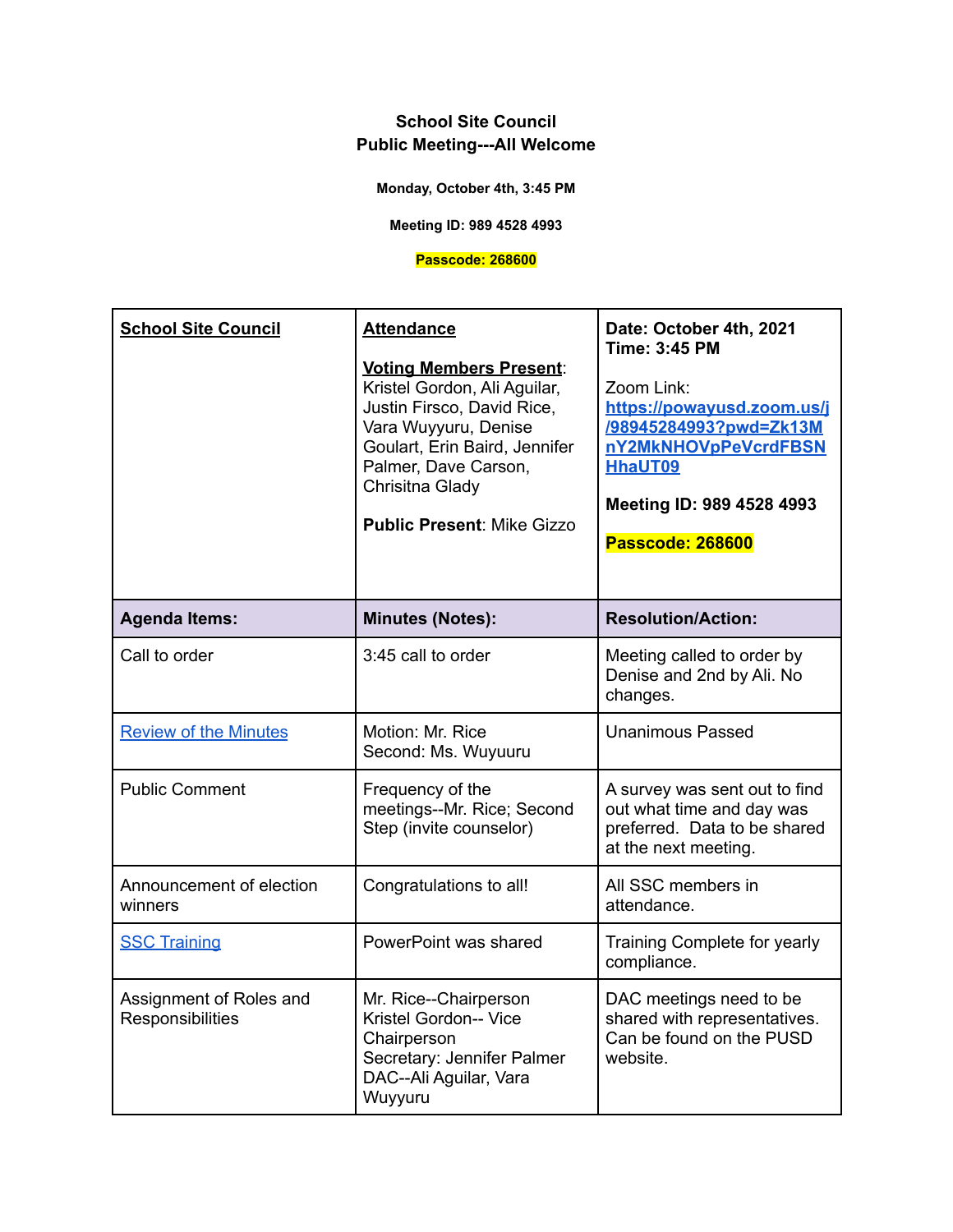|                                                                  | EL--Christina Glady                                                                                                                                                                                                                    |                                                                                                                                                                                                       |
|------------------------------------------------------------------|----------------------------------------------------------------------------------------------------------------------------------------------------------------------------------------------------------------------------------------|-------------------------------------------------------------------------------------------------------------------------------------------------------------------------------------------------------|
| <b>SPSA (Single Site Plan for</b><br><b>Student Achievement)</b> | Living document, data<br>collection was sparse due to<br>COVID, we will revisit,<br>Second-Step (more<br>information to come).                                                                                                         | More condensed version was<br>asked for. Too many pages<br>and difficult to read and<br>advise in the time allotted.<br>Can it be reduced to a single<br>page? Denise said she<br>would work on that. |
| <b>English Language Learners</b>                                 | Christina Glady presented on<br>current status of EL's. CHES<br>is in the process of hiring a<br>district Impact Aid for EL<br>support.                                                                                                | ELPAC testing has started for<br>initials. Summative to begin<br>in February. Interviews have<br>started.                                                                                             |
| <b>Safety Plan</b>                                               | This document is to outline<br>our response to disasters,<br>facility concerns, and<br>community concerns<br>regarding safety.                                                                                                         | First fire drill was a<br>success, but we learned that<br>we can adjust protocols to be<br>more efficient and a safer<br>distance from buildings.                                                     |
| Volunteers                                                       | Outdoor volunteers are<br>allowed, but must be<br>vaccinated.                                                                                                                                                                          | When will indoor volunteers<br>be allowed? Denise<br>answered that the district sets<br>the mandates and guidelines.<br>She predicts that soon<br>volunteers will be allowed in<br>classes.           |
| <b>Artists in Residence</b>                                      | In need of a PE teacher.                                                                                                                                                                                                               | <b>Garden Teacher and Music</b><br>teacher have been hired and<br>have started classes.                                                                                                               |
| <b>Impact Teachers</b>                                           | 4th and 5th Grade<br>Teacher Impact<br>*EIA total funds--\$5,920<br>*ELL \$8,240<br>--Used for Impact 1st-3rd<br>Donations used--\$1,196.25<br>(Professional Learning video<br>that aligns with 2nd grade<br>Core curriculum in math.) | We need everyone's help to<br>recruit a 4th/5th grade Impact<br>teacher.<br>We also need a PE teacher<br>or Resident artist.                                                                          |
| <b>Character Coach Positions</b><br>available                    | 3-15 hour/week<br>3--10 hour/week<br>Total of 6 coaches needed                                                                                                                                                                         | We need more coaches. Too<br>much time is being used from<br>counseling, school<br>psychologist, and admin to<br>supervise students. We are                                                           |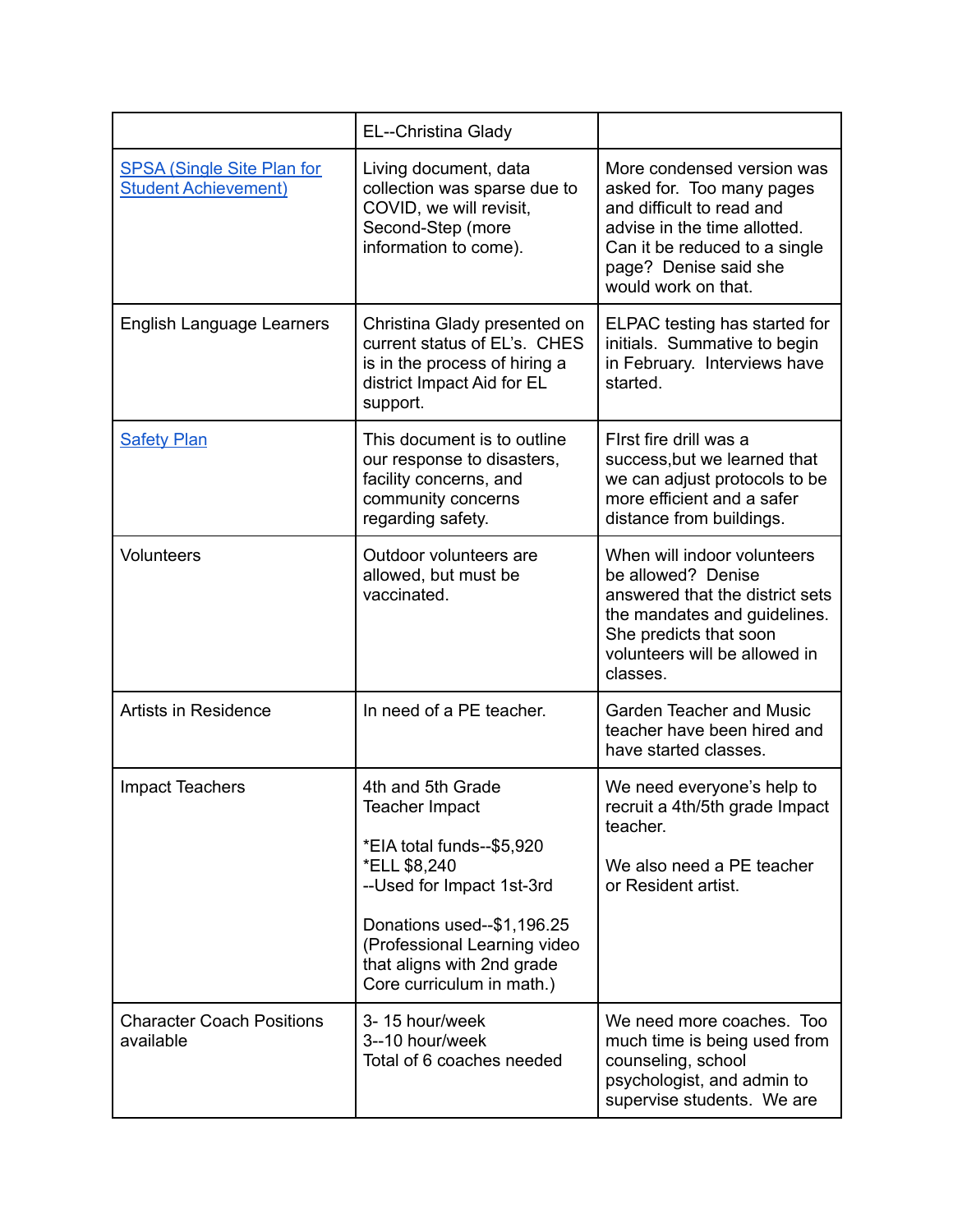|                                                  |                                                                                      | short 6.                                                                                                                                                                                                                                                                                                         |
|--------------------------------------------------|--------------------------------------------------------------------------------------|------------------------------------------------------------------------------------------------------------------------------------------------------------------------------------------------------------------------------------------------------------------------------------------------------------------|
| <b>Instructional Aide Positions</b><br>available | 1X--3 hour/day--IA2<br>2X 2 hr/day--IA!<br>2 X Sub positions--30<br>hour--!A2        | We are short IA staff. Please<br>continue to ask<br>friends/acquaintances if<br>they'd consider taking an IA<br>position. Both IA1 and IA2's<br>needed.                                                                                                                                                          |
| <b>Facilities</b>                                | Living agenda item                                                                   | We would like to consider<br>beautification efforts, like<br>murals on the wall-ball courts.<br>shade structures, and more<br>student-centered furniture.<br>Denise and Mike explained<br>that the price of shade<br>structures is beyond what our<br>budget could support, due to<br>needing to go through DSA. |
| <b>COVID-19 Protocols</b>                        | Constant item                                                                        | We follow the latest<br>Decision-tree. All information<br>can be found on the PUSD<br>website.                                                                                                                                                                                                                   |
| <b>Traffic</b>                                   | Dad's group to meet with<br>Mrs. Goulart to discuss traffic.<br>Denise to report out | Denise has met with one dad<br>to discuss this concern. The<br>parent is interested in starting<br>a dad's club. Denise to<br>follow-up with parent.                                                                                                                                                             |
| Good For the Order                               | No good for the order                                                                |                                                                                                                                                                                                                                                                                                                  |
| Adjourn                                          | 4:36pm--Denise, Mr. RIce                                                             | Motion to adjourn--Denise<br>Seconded-David Rice (Chair)                                                                                                                                                                                                                                                         |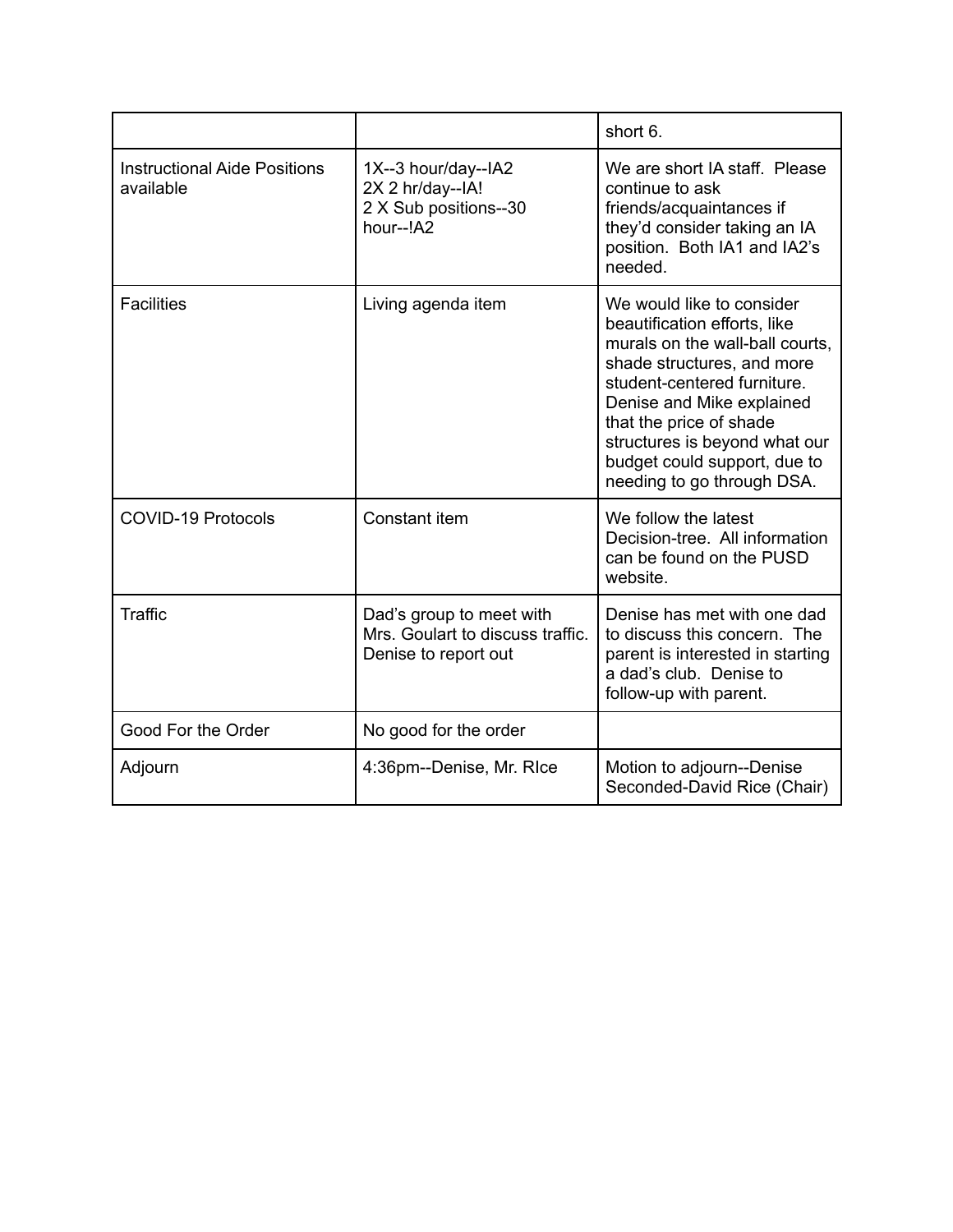**Monday, November 1st, 8am**

**Zoom Meeting ID: 999 5798 1391**

### **Passcode: 103136**

| <b>School Site Council</b>     | <b>Attendance</b><br>Voting Members Present:,<br>Justin Firsco, Denise Goulart,<br>Erin Baird, Jennifer Palmer,<br>Dave Carson, Chrisitna<br>Glady, and David Rice<br>Public Present: Karina<br>Cazares; Maureen<br>Hovannnesian | Date: November 1st, 2021<br>Time: 8AM<br>Zoom Link:<br>https://powayusd.zoom.us/j/9<br>9957981391?pwd=c3hhd2lY<br>R2ROWWZPYVBIZ3ImNXN<br>WUT09 |
|--------------------------------|----------------------------------------------------------------------------------------------------------------------------------------------------------------------------------------------------------------------------------|------------------------------------------------------------------------------------------------------------------------------------------------|
| <b>Agenda Items:</b>           | <b>Minutes (Notes):</b>                                                                                                                                                                                                          | <b>Resolution/Action:</b>                                                                                                                      |
| Call to order                  | Meeting called to order by<br>Denise Goulart at 8:09.                                                                                                                                                                            | There is not a quorum<br>present at this meeting in<br>order to vote                                                                           |
| <b>Review of the Minutes</b>   |                                                                                                                                                                                                                                  |                                                                                                                                                |
| <b>Public Comment</b>          |                                                                                                                                                                                                                                  |                                                                                                                                                |
| Second Step--SEL<br>Curriculum | Denise Goulart provided<br>explanation of Second Step<br>curriculum                                                                                                                                                              |                                                                                                                                                |
| No Place For Hate              | Explanation of No Place for<br>Hate purpose and mission as<br>well as the goals of the<br>program within the school<br>setting.                                                                                                  |                                                                                                                                                |
| <b>Character Counts</b>        | <b>Explanation of Character</b><br>Counts program's purpose.<br>These traits are not<br>necessarily ones that would<br>be graded on a report card,<br>but are still critical for student<br>development of the whole<br>child.   |                                                                                                                                                |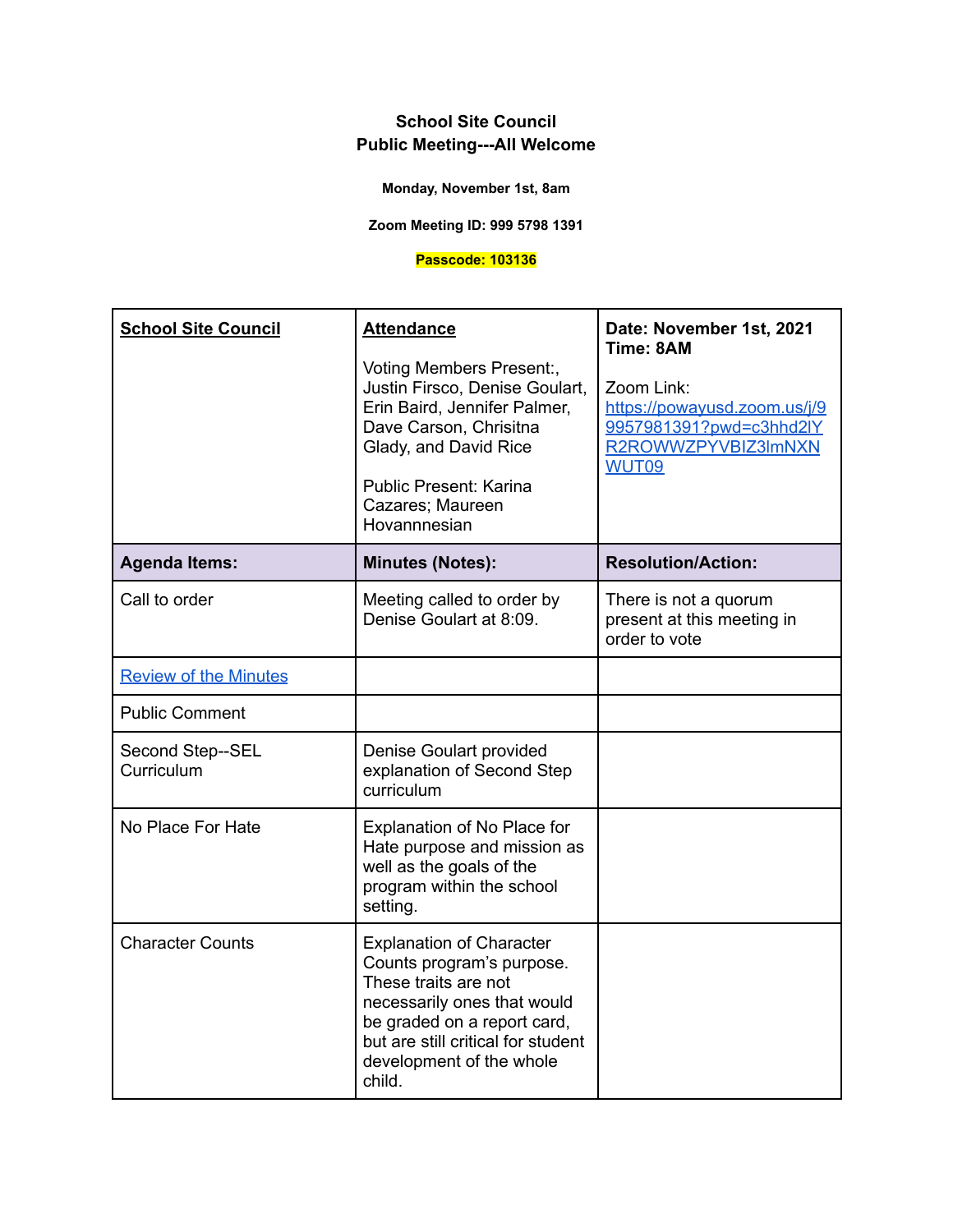| <b>SPSA (Single Site Plan for</b><br><b>Student Achievement)</b> | <b>SPSA Conclusions</b><br>At-A-Glance:<br>https://docs.google.com/docu                                                                                                                       | Denise will share condensed<br>version of the SPSA, as per<br>community request.                                                                                                                                                                                                                                                                                                                                                                                                                                                                 |
|------------------------------------------------------------------|-----------------------------------------------------------------------------------------------------------------------------------------------------------------------------------------------|--------------------------------------------------------------------------------------------------------------------------------------------------------------------------------------------------------------------------------------------------------------------------------------------------------------------------------------------------------------------------------------------------------------------------------------------------------------------------------------------------------------------------------------------------|
|                                                                  | ment/d/1bLbgl45LR9tthR6MA<br>7XAeS7wZYaNCOSaLo5zEX<br>We0fo/edit?usp=sharing                                                                                                                  | Denise shared that Chaparral<br>is becoming a "lighthouse"<br>school for the district because<br>of our stellar data regarding<br>ELL students.                                                                                                                                                                                                                                                                                                                                                                                                  |
|                                                                  |                                                                                                                                                                                               | Attendance has become a<br>large issue at Chaparral. It<br>seems, from attendance<br>coding, that the primary<br>reason for absences has<br>been family vacations/travel<br>outside of the vacation days<br>provided by the district<br>calendar. In addition, there<br>have been an overwhelming<br>number of OCIS contracts<br>coming through the office.<br>Proposed future discussion-<br>creating a screening system<br>in which teachers and staff<br>can determine if a student is<br>capable of being successful<br>on an OCIS contract. |
| English Language Learners                                        | CHES is doing a great job<br>with English Language<br>Learners!                                                                                                                               | Shared from Christina Glady:<br><b>New ELL instructional</b><br>assistant-Anna. Both<br>Christina and Anna spend a<br>lot of time communicating<br>with classroom teachers in<br>order to provide the best<br>support available. 21<br>students were re-classified<br>this year!                                                                                                                                                                                                                                                                 |
| <b>Safety Plan</b>                                               | We are learning with each<br>emergency drill practice.<br>There was some learning that<br>took place during the<br>earthquake drill in terms of<br>lines crossing in front of one<br>another. | Justin Frisco shared that the<br>use of QR codes for parent<br>sign in was great. Jenn<br>Palmer shared that the QR<br>code system could work for<br>IA attendance as well.                                                                                                                                                                                                                                                                                                                                                                      |
| Volunteers-Volunteering -<br>how best to leverage the            | Parents interested in<br>volunteering have shared                                                                                                                                             | More conversation is needed<br>with teachers, staff, and                                                                                                                                                                                                                                                                                                                                                                                                                                                                                         |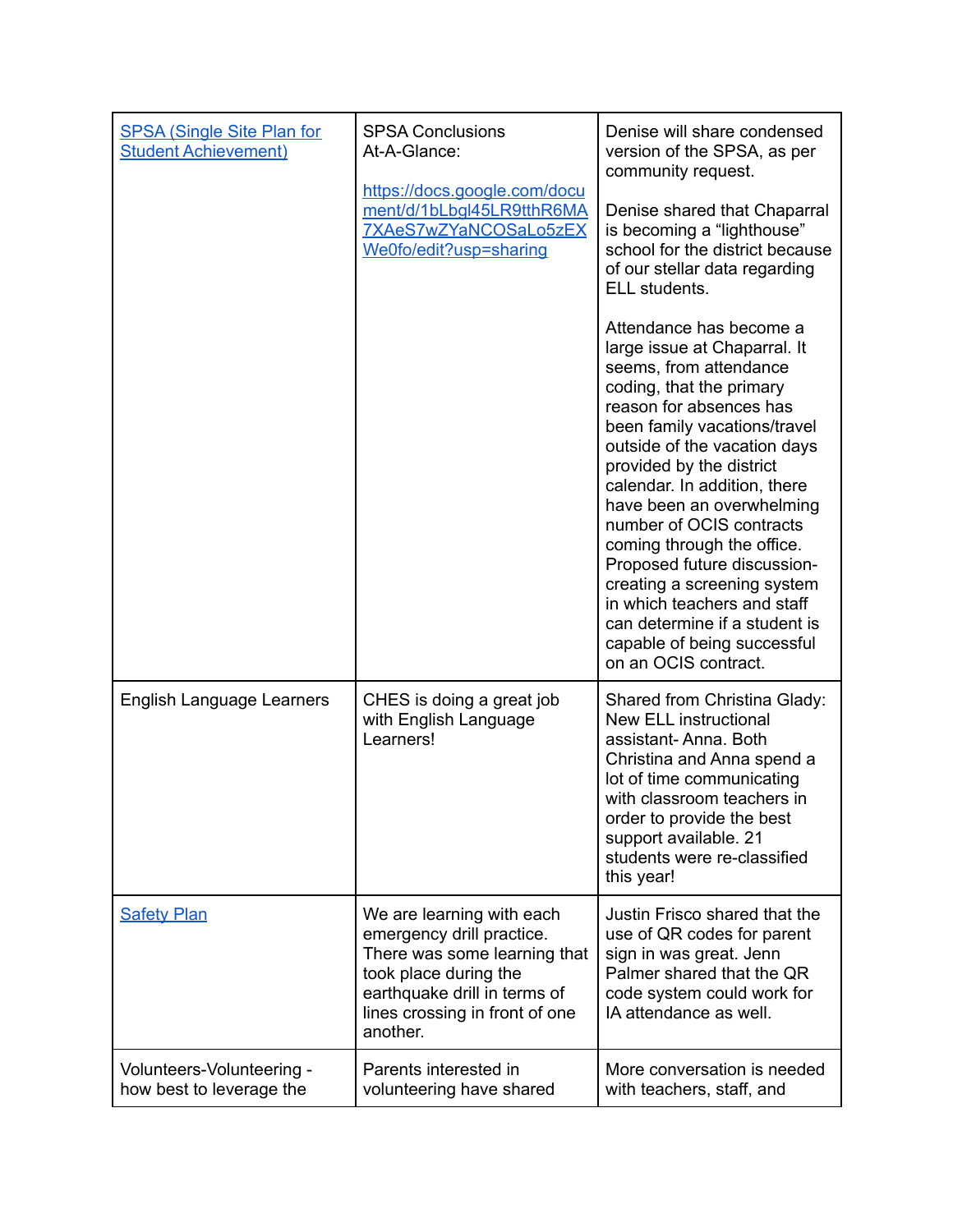| talent pool.                                     | their interests and availability<br>in a spreadsheet which was<br>shared with teachers.                                                                           | community to make sure the<br>volunteers are being used<br>appropriately and effectively.                                                                                                                                                                            |
|--------------------------------------------------|-------------------------------------------------------------------------------------------------------------------------------------------------------------------|----------------------------------------------------------------------------------------------------------------------------------------------------------------------------------------------------------------------------------------------------------------------|
| Vehicular traffic control and<br>safety          | We are looking for more<br>support out at the parking lot<br>in the morning and<br>afternoons in order to help<br>stop unsafe or unfair parking<br>lot practices. | CAPES approved \$1,000 for<br>professional signs to say<br>things such as- pull forward;<br>critical skills only, etc.                                                                                                                                               |
| <b>Artists in Residence</b>                      | In need of a PE teacher. We<br>have funding by the<br>foundation for a PE teacher.                                                                                | <b>Garden Teacher and Music</b><br>teacher have been hired and<br>have started classes.                                                                                                                                                                              |
| <b>Impact Teachers</b>                           |                                                                                                                                                                   |                                                                                                                                                                                                                                                                      |
| <b>Character Coach Positions</b><br>available    | 3-15 hour/week<br>3--10 hour/week<br>Total of 6 coaches needed                                                                                                    | We need more coaches. Too<br>much time is being used from<br>counseling, school<br>psychologist, and admin to<br>supervise students. We are<br>short 6.<br>Idea presented to use<br>volunteer hours as an<br>incentive to get free or<br>discounted admission to the |
|                                                  |                                                                                                                                                                   | auction.                                                                                                                                                                                                                                                             |
| <b>Instructional Aide Positions</b><br>available | 1X--3 hour/day--IA2<br>2X 2 hr/day--IA!<br>2 X Sub positions--30<br>hour--!A2                                                                                     | We are short IA staff. Please<br>continue to ask<br>friends/acquaintances if<br>they'd consider taking an IA<br>position. Both IA1 and IA2's<br>needed.                                                                                                              |
| <b>Facilities</b>                                | Living agenda item                                                                                                                                                | Our blacktop needs repair in<br>places. There are some<br>"trenches" on the blacktop.                                                                                                                                                                                |
| <b>DAC</b> Information                           | Agenda item skipped due to<br>issue with zoom link and DAC<br>representatives not being<br>present.                                                               |                                                                                                                                                                                                                                                                      |
| Good For the Order                               | Justin Frisco asked if Denise<br>is planning to reignite the<br>Dad's group to please keep<br>SSC in the loop in terms of<br>needing support from SSC.            |                                                                                                                                                                                                                                                                      |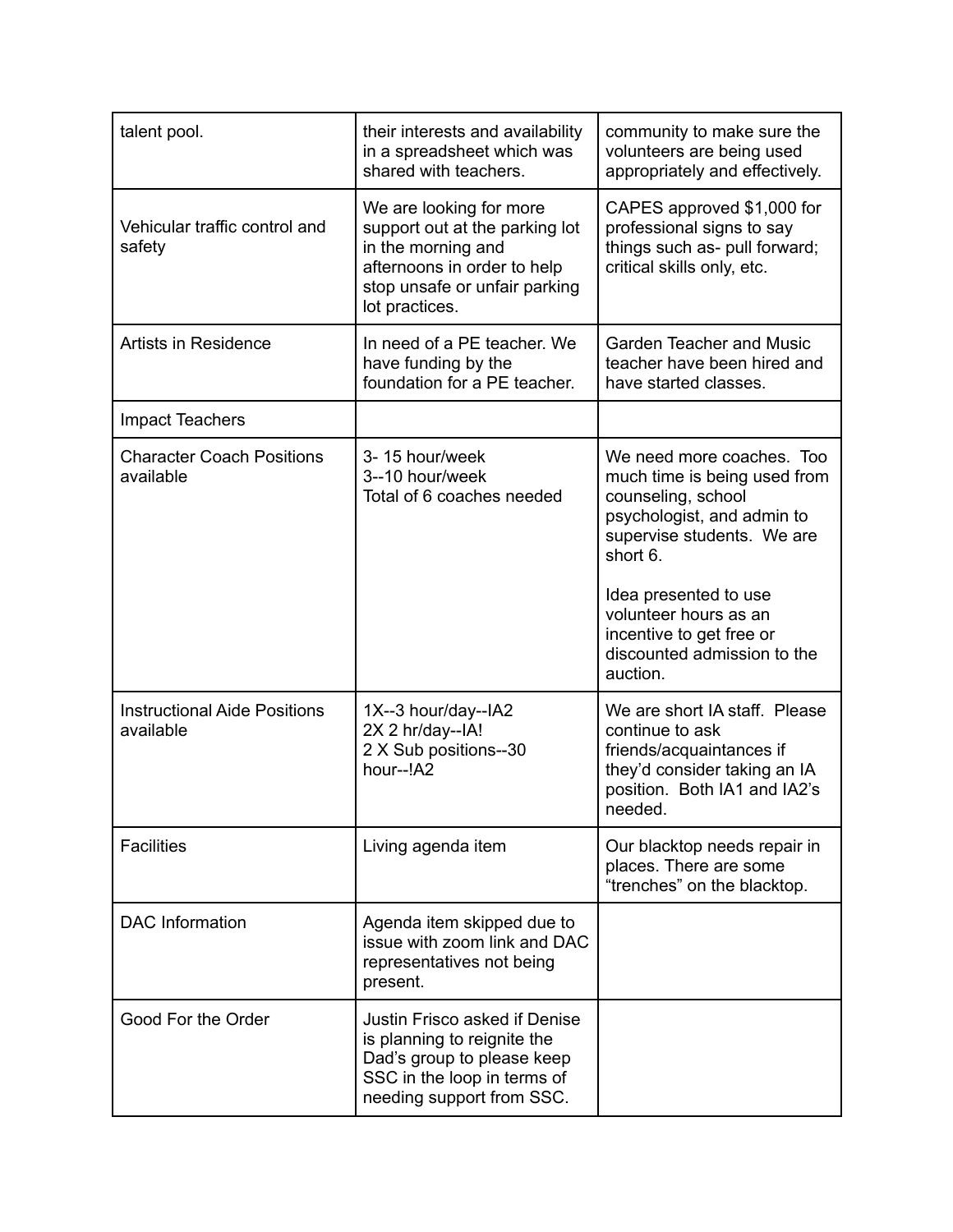| 8:41- meeting adjourned<br>Adjourn |
|------------------------------------|
|------------------------------------|

**Monday, January 10th, 8am**

**Zoom Meeting ID: 989 4528 4993**

**Passcode: 268680**

| <b>School Site Council</b>                                       | <b>Attendance</b><br>Voting Members Present:,<br><b>Public Present:</b>                                            | Date: November 1st, 2021<br>Time: 8AM<br>Zoom Link:<br>https://powayusd.zoom.us/j/9<br>8945284993?pwd=Zk13MnY<br>2MkNHOVpPeVcrdFBSNHha<br><b>UT09</b> |
|------------------------------------------------------------------|--------------------------------------------------------------------------------------------------------------------|-------------------------------------------------------------------------------------------------------------------------------------------------------|
| <b>Agenda Items:</b>                                             | <b>Minutes (Notes):</b>                                                                                            | <b>Resolution/Action:</b>                                                                                                                             |
| Call to order                                                    |                                                                                                                    |                                                                                                                                                       |
| <b>Review of the Minutes</b>                                     |                                                                                                                    |                                                                                                                                                       |
| <b>Public Comment</b>                                            | Request to change the hour<br>of the SSC meeting-Parents<br>cannot make this time and<br>bring students to school. |                                                                                                                                                       |
| <b>COVID Updates</b>                                             |                                                                                                                    |                                                                                                                                                       |
| CAPES update                                                     |                                                                                                                    |                                                                                                                                                       |
| <b>Auction Update</b>                                            |                                                                                                                    |                                                                                                                                                       |
| <b>SPSA (Single Site Plan for</b><br><b>Student Achievement)</b> | <b>SPSA Conclusions</b><br>At-A-Glance:<br>https://docs.google.com/docu<br>ment/d/1bLbql45LR9tthR6MA               | Vote needed                                                                                                                                           |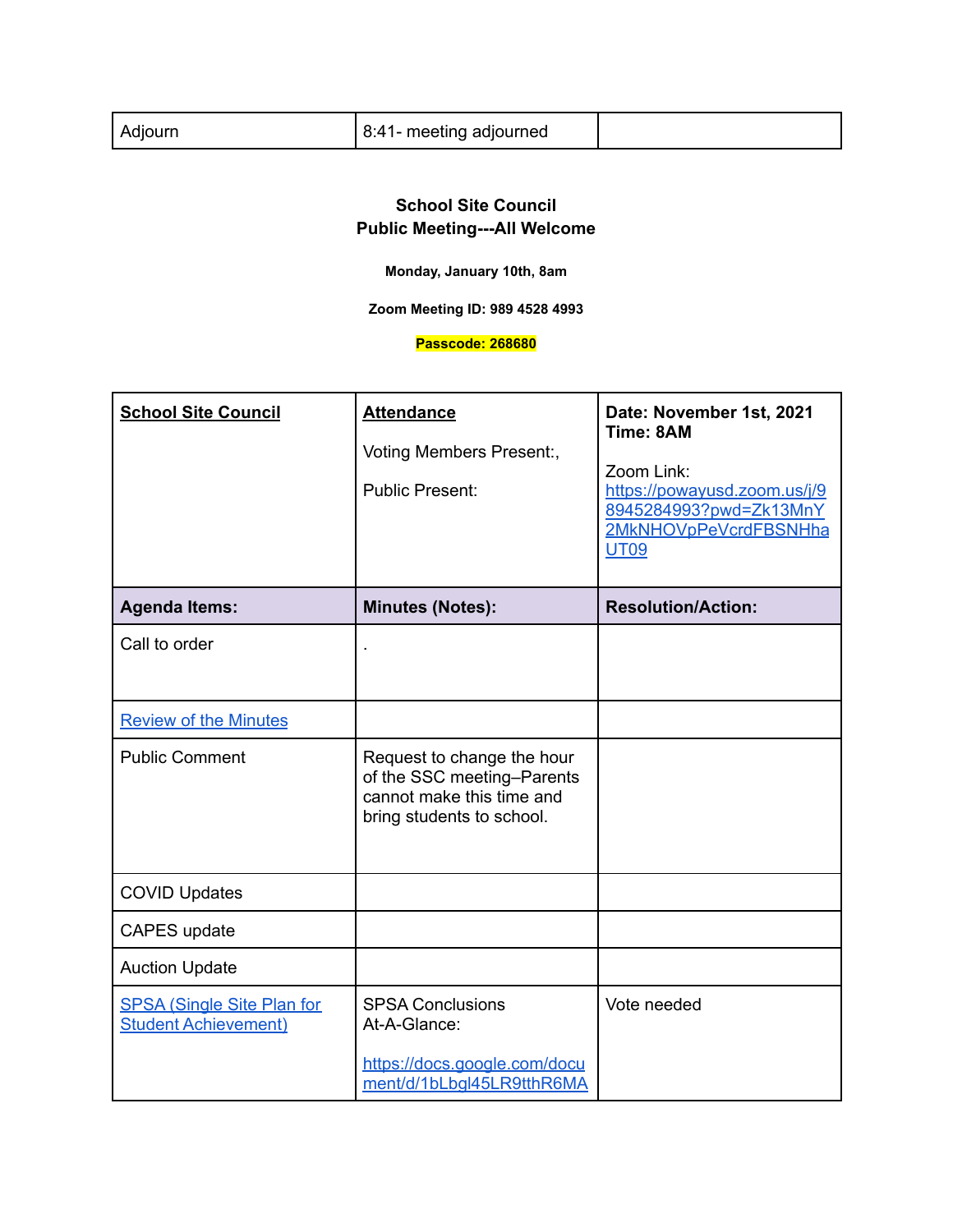|                                                  | 7XAeS7wZYaNCOSaLo5zEX<br>We0fo/edit?usp=sharing<br>Need a vote to allocate funds                             |  |
|--------------------------------------------------|--------------------------------------------------------------------------------------------------------------|--|
|                                                  | to send a teacher for GLAD<br>training. This will help to<br>increase teacher capacity in<br>reaching ELL's. |  |
| English Language Learners                        |                                                                                                              |  |
| <b>Safety Plan</b>                               |                                                                                                              |  |
| <b>Volunteers</b>                                |                                                                                                              |  |
| Vehicular traffic control and<br>safety          |                                                                                                              |  |
| <b>Artists in Residence</b>                      | In need of a PE teacher. We<br>have funding by the<br>foundation for a PE teacher.                           |  |
| <b>Impact Teachers</b>                           |                                                                                                              |  |
| <b>Character Coach Positions</b><br>available    | 1--10 hour/week<br>Total of 6 coaches needed                                                                 |  |
| <b>Instructional Aide Positions</b><br>available | 2- IAII's are needed                                                                                         |  |
| <b>Facilities</b>                                | Living agenda item                                                                                           |  |
| <b>DAC</b> Information                           |                                                                                                              |  |
| Good For the Order                               |                                                                                                              |  |
| Adjourn                                          |                                                                                                              |  |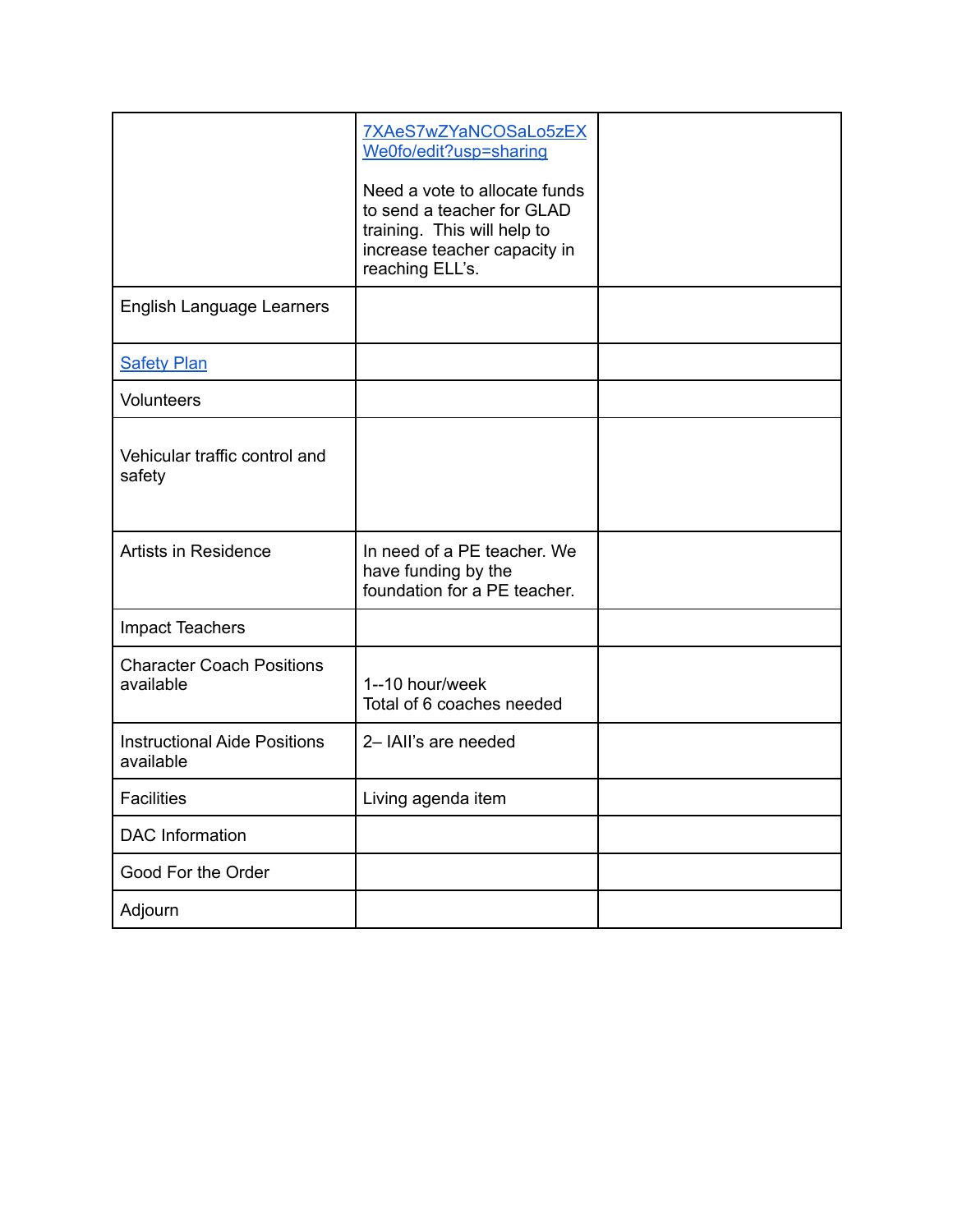**Monday, Feb. 7th, 8am**

**Zoom Meeting ID:** 999 5798 1391

**Passcode:** 103136

**Join Zoom Meeting**

<https://powayusd.zoom.us/j/99957981391?pwd=c3hhd2lYR2ROWWZPYVBIZ3lmNXNWUT09>

| <b>School Site Council</b>                                       | <b>Attendance</b>                                                                                                  | Date: November 1st, 2021<br>Time: 8AM                                                   |
|------------------------------------------------------------------|--------------------------------------------------------------------------------------------------------------------|-----------------------------------------------------------------------------------------|
|                                                                  | Voting Members Present:,                                                                                           | Join Zoom Meeting                                                                       |
|                                                                  | <b>Public Present:</b>                                                                                             | https://powayusd.zoom.us/j/9<br>9957981391?pwd=c3hhd2IY<br>R2ROWWZPYVBIZ3lmNXN<br>WUT09 |
| <b>Agenda Items:</b>                                             | <b>Minutes (Notes):</b>                                                                                            | <b>Resolution/Action:</b>                                                               |
| Call to order                                                    |                                                                                                                    |                                                                                         |
| <b>Review of the Minutes</b>                                     |                                                                                                                    |                                                                                         |
| <b>Counseling Services</b>                                       | Ryan Hicks to present                                                                                              |                                                                                         |
| <b>Public Comment</b>                                            | Request to change the hour<br>of the SSC meeting-Parents<br>cannot make this time and<br>bring students to school. |                                                                                         |
| <b>COVID Updates</b>                                             |                                                                                                                    |                                                                                         |
| <b>Back Gate Update</b>                                          |                                                                                                                    |                                                                                         |
| <b>SPSA (Single Site Plan for</b><br><b>Student Achievement)</b> | <b>SPSA Conclusions</b><br>At-A-Glance:                                                                            |                                                                                         |
|                                                                  | https://docs.google.com/docu<br>ment/d/1bLbgl45LR9tthR6MA<br>7XAeS7wZYaNCOSaLo5zEX<br>We0fo/edit?usp=sharing       |                                                                                         |